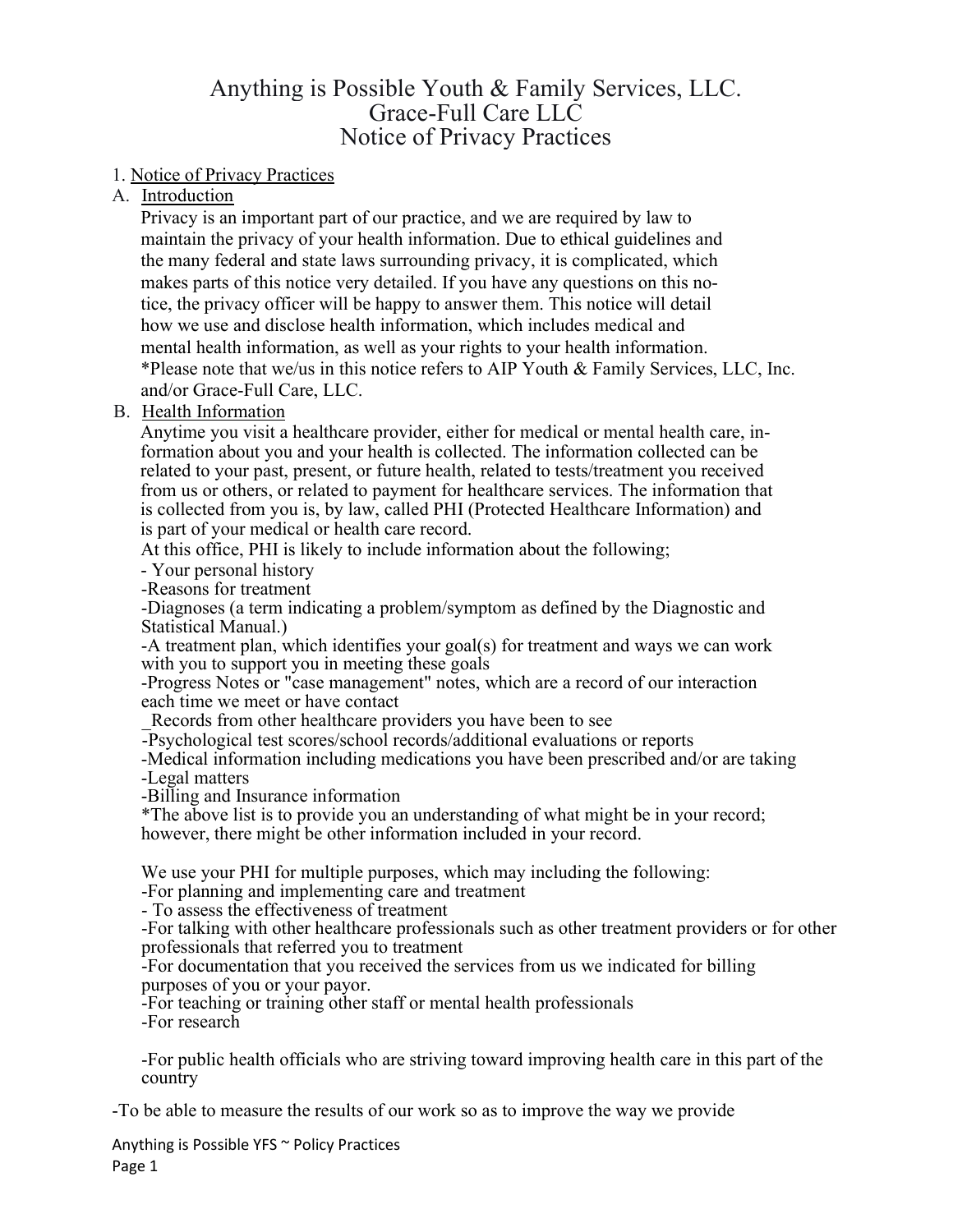#### treatment.

It is helpful to understand what is part or your record and what it is used for so as you can make the best decision about who, when, and why others should have this information. Your health record is the physical property of the practitioner or agency that collected it; however, the information belongs to you. You can read the information in your file, and if you would like a copy of the information, we can make one for you but may charge you for copying and shipping costs. In some situations, such as with psychotherapy notes/progress notes, you might not be able to see all of what is in your record, and it is within our discretion to provide you a summary of your care. You can ask to amend any incorrect information you encounter in your record or add any information you feel is missing; however, in some instances, we do not have to agree to do that. Access to your records may be limited during the time of your treatment. Additionally, if we are a subcontractor of someone who refers you for services, we might be restricted in releasing your records to anyone, and the request for records might need to be directed to whom we contract with for them to approve or not. You can consult with the Privacy Officer at AIP for further information or clarification.

# C. Privacy and the laws

We are required by law to inform you of privacy because of privacy regulations due to the Health Insurance Portability Accountability Act of 1996 (HIPPAA). The HIPPAA law requires us to keep your PHI private and requires us to notify you of our legal duties and privacy practices, called the Notice of Privacy Practices (NPP). We will follow the rules of this notice as it remains in effect; however, any changes to the NPP will apply to the entirety of the PHI that we keep. If we change the NPP, we will provide you an updated copy. You can also ask the privacy officer at any time for a copy of this notice.

# D. How your protected health information (PHI) can be used or shared

Use: When your information is read by others or AIP and used to make decisions about your care. Disclosure: When your information is shared with or sent to others outside of AIP we will share the minimum necessary information in disclosure to others, except in special circumstances. Due to your rights, we will further explain your PHI, how it is used and how to have a say in how information is disclosed.

Typically, we use and disclose your information for routine purpose, explained further below. For other uses/disclosures of information, we must inform you of them and obtain your written authorization, unless the law requires us to disclose information without your authorization as the law states in certain circumstances we do not need your authorization to disclose information.

# 1. Uses and disclosures of PHI in health care with your CONSENT

At the end of reading this notice, you will be asked to sign an acknowledgment form, allowing us to use or share your PHI. In most cases, we use your PHI to provide treatment to you, obtain payment for services, or for use in other business functions called health care operations. In short, these routine purposes are called ISPO, and the signed consent form allows us to disclose your PHI for ISPO, and signed consent from you is required for us to be able to provide you services.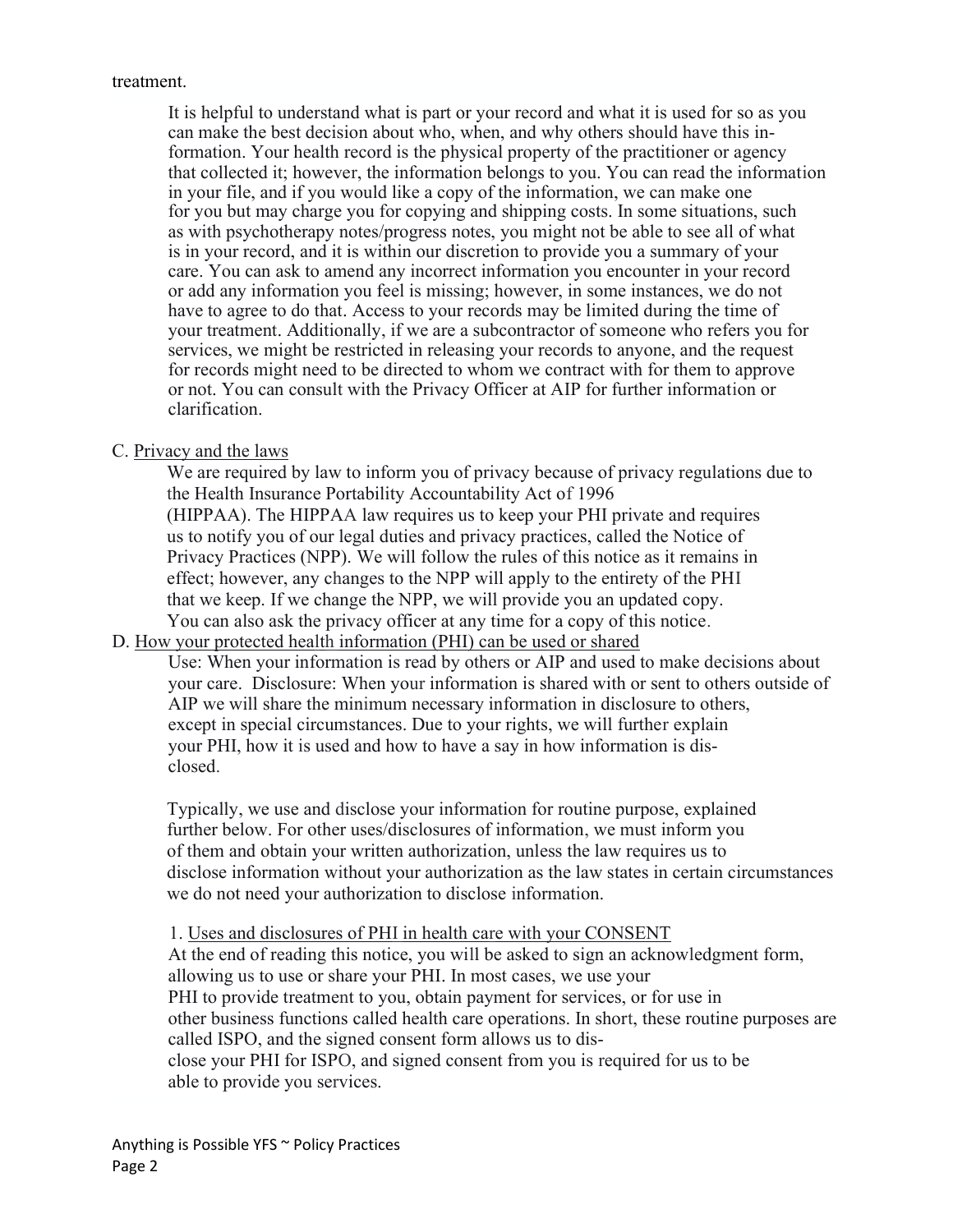#### 1 a. (ISPO) For treatment, payment, or other health care operations.

In order to begin treatment, we must have your consent to allow us to collect and share information as we need information about your and your condition in order to provide appropriate care and services. We cannot treat you without a signed consent form. The information we collect about you may go into your health care records at this office and is generally used for treatment, obtaining payment, and health care operations.

#### Treatment:

Your health information is used to provide you with therapeutic services and treatment, including, but not limited to, individual/couples/family/group therapy, treatment planning, supervision, and case management services. We may share/disclose your information with others whom provide you treatment in our agency such as between your clinician and supervisor or clinician and provider of case management services in order to provide effective treatment. Additionally, we may provide information about your treatment to whatever agency, court or organization referred you here and is part of your treatment service, which might not be a health care provider. We might refer your to other providers for services we are unable to provide and will need to be able to share with them PHI. We can also share PHI with professionals whom you work with in the future.

# For Payment:

We may use your information for billing you, or any payor or administrative agency or organization whom is the payor of any part of/all of your treatment services so that we may receive payment for treatment we have provided. We may need to be in contact with your payor to find out what services they cover, inform them of your diagnoses, report on the treatments/services you have received, and discuss the changes we anticipate in your conditions. Additionally, we will need to discuss with your payor other matters such as when we met and your progress and/or lack thereof as well as treatment recommendations or discontinuation of services.

# For Health Care Operations:

We may use your PHI for health care operations including but not limited to the evaluation of the quality of health care services offered to you or for other evaluative needs, for obtaining or maintaining any licensure-certificationaccreditation, for responding to audits, for outcome measures, or as requested by other agencies/courts/departments/providers, whom have referred you here, that we have contracts with.

# 1 b. Other uses and disclosures that DO NOT REQUIRE ADDITIONAL AUTHORIZATION:

# \*Appointment Reminders:

Your PHI might be used to reschedule or give appointment reminders. If you prefer a particular method of contact, such as contact only at home, please let us know, and we can work to accommodate your request.

# \*To others involved in your care for which you have provided a signed release of authorization:

We may use/disclose your PHI to those involved in your care for whom you have provided us a Signed release of information and will limit what is shared based on what you have permitted as noted on this signed release of